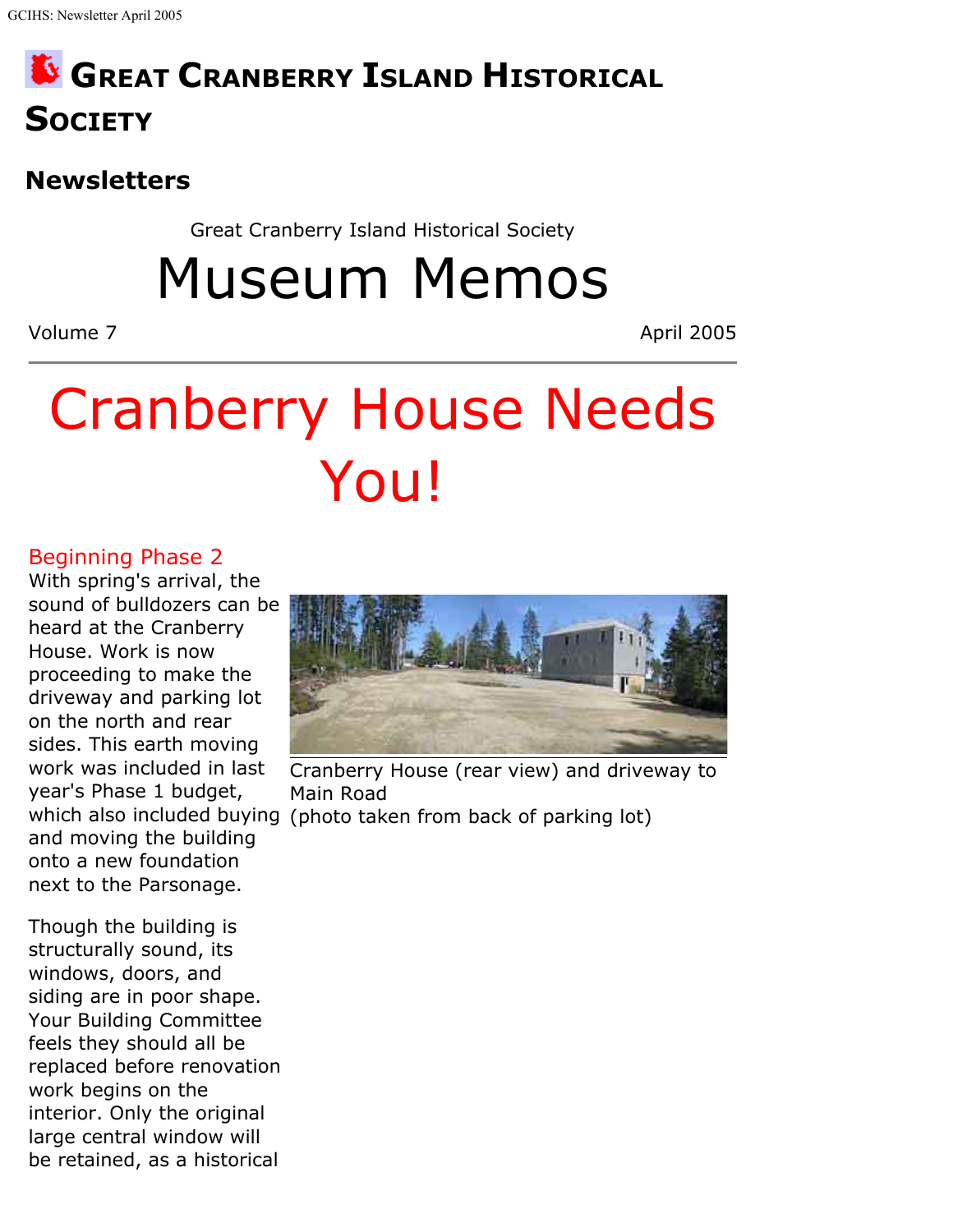feature.

Our budget for this year (Phase 2) is \$125,000. This includes new windows, doors, and siding, rebuilding the interior (walls, stairs, electrical, and basic plumbing, though without well and septic,) and adding the outside deck and porch.

We're already on our way, after receiving two grants, and a refund from Verizon. We've applied for other grants, and plan a fund raising event this summer, but the results are uncertain. We may not raise enough money for the outside deck and roofed porch this year.

Cranberry House is in your hands now. What we can finish is up to your generous support. If we reach our budget goal this year, we'll be able to use the ground floor of the building for the Museum and the Multimedia room, where we store archives and do all our printing and videos. Many people are anxiously anticipating the proposed café. And the



The newly-envisioned Cranberry House, with a wrap-around porch covering the side entrance, plus a front deck to accommodate a café, stage, and handicap ramp. There is a full basement with walk-out doors in the rear.

#### Grants Received

The Great Cranberry Historical Society recently received a \$10,000 refund from last year's Verizon bill, plus a grant of \$25,000 from the Fund for Commonweal, and an anonymous \$10,000 grant of stocks. These generous donations kick off this year's renovations to Cranberry House, our new Historical Museum and Cultural Center.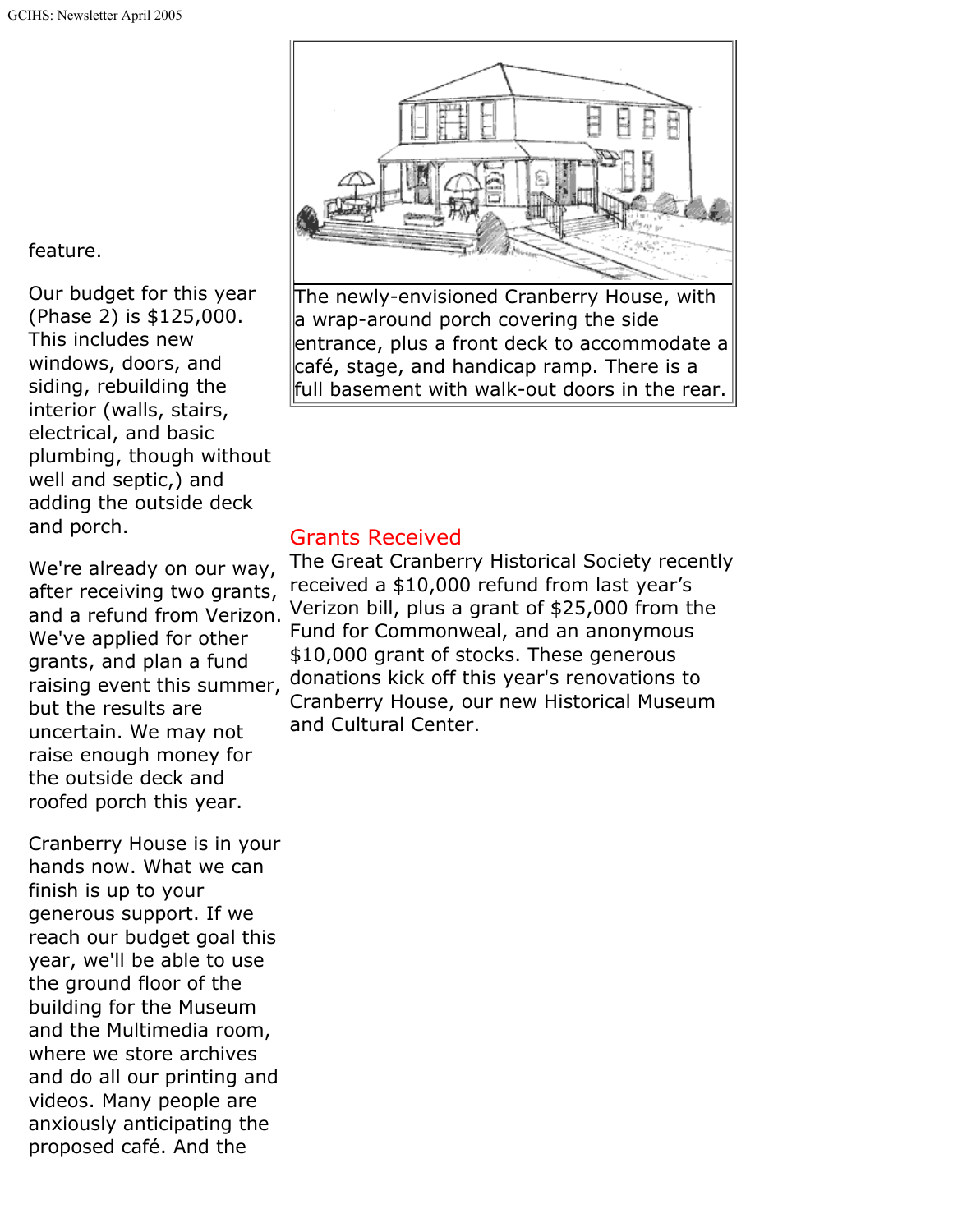outside deck can be used for theatrical or musical events, until we complete the second floor Cultural Center in Phase 3 (2006.) So you see...

#### **WE NEED YOUR HELP!**

#### We're on the web at: gcihs.org

Check out the progress on Cranberry House, and all the museum activities this summer...

on the WEB!

### BIG EVENT

Our exciting summer fund raising event will be a one-of-a-kind Art Show and Auction:

# **"Art of the Past & Present"**

This Exhibit and Auction will be held July 28 at the Neighborhood House in Northeast Harbor, Maine.

The Cranberry Isles have a legacy of wonderful artists who came to capture the beauty here. Many more artists followed and made the islands their home. We will be showing Cranberry Isles related art works from private collections.

## Need a tax deduction? Give to your favorite Museum!

We are a  $501(c)(3)$  tax-exempt organization. All your money goes to a worthwhile project to benefit the Island, with no administration fees.

Volunteers and gifts are needed for special areas of the Cranberry House. Let one of our board members discuss it with you.

Many thanks to those who gave this year and last!

#### **The Great Cranberry Island Historical Society Membership Form or Donation Form**

Cranberry Isles, Thank you! Please mail your contribution to:

#### *Great Cranberry Island Historical Society P.O. Box 12 Cranberry Isles, ME 04625*

Registered under the name "Great Cranberry Historical Society" A publicly-supported 501(c)(3) organization. Contributions are tax-deductible. US Dept. of the Treasury EID# 01-0484796. D-U-N-S® #14-647-7752